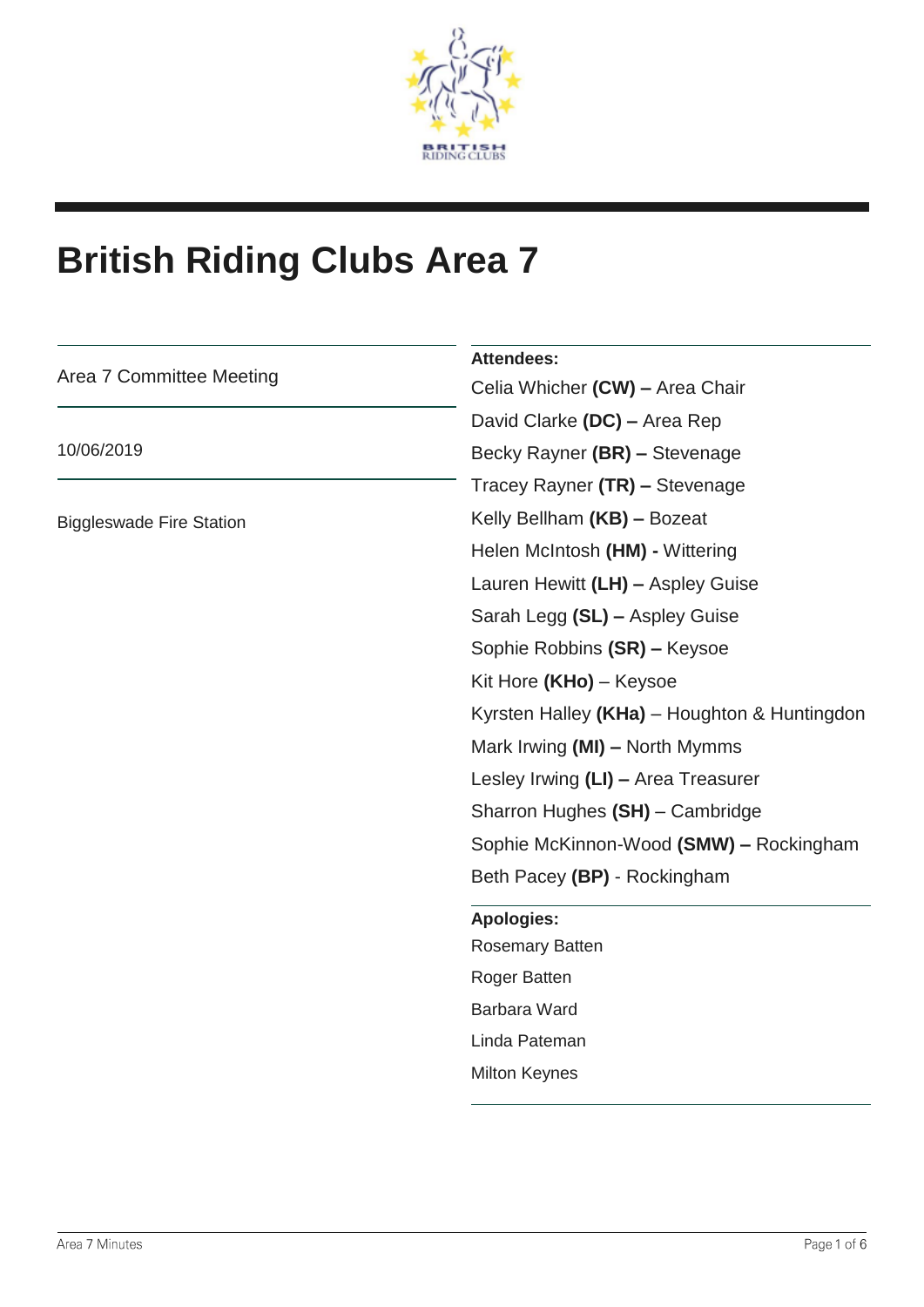

# Previous Minutes

The minutes of the previous meeting were agreed as a true and correct record of the meeting

# Matters Arising

There were no matters arising that weren't covered in the agenda

### Treasurers report

A full balance sheet will be attached

**LI** updated the meeting on the area finances

- **1** Three Clubs are still to pay their area affiliation fees they are listed below
	- North Mymms (They had apparently paid on the day of the meeting, but this needed to be confirmed)
	- **Milton Keynes**
	- **Shillington**
- **2** It was agreed that if the area affiliation fee wasn't paid by the summer dressage (07/07/2019) these clubs would be prevented from competing at that competition. **KB** to contact the affected clubs and let them know. **LI** to confirm with the organiser once these have been paid.
- **3 LI** Noted that the bank balance is approximately £1k since the beginning of the year. There is still some money to come in from the DTM training and some still to go out. It was noted that with Area 7 not organising the Horse Trials this year (Keysoe did this) we have not got any major income this year apart from the area affiliation fees. A conversation about the way the area is funded followed. Area 7 has always kept a "slush" fund to bail clubs out if a qualifier makes a loss through no fault of the organising club. If Keysoe are going to continue to organise the HT going forward, then we need to review this going forwards. **DC** suggested all clubs go back and have this discussion within their committees. **DC** Pointed out there may be a number of alternative options they include but are not limited to
	- No longer holding a "slush" fund clubs just accept they might make a loss and take a qualifier at 100% risk/reward
	- Paying a % of profits from qualifiers into a "slush" fund

# Area Rep Report

**DC** provided an update from the BRC Advisory Group meeting (04/06/19)

- **1** British Show Jumping/BRC league has been launched and has been a success so far
- **2** BD confirmed that wrist watches which read the test and replace a caller are not going to being allowed. This is because it could be possible to make those watches effectively provide outside assistance.
- **3** BD are keeping a watching brief on the use of headsets following frequency's interfering with PA systems. Bluetooth headsets are fine
- **4** BD are introducing optional red armbands for deaf competitors BRC will follow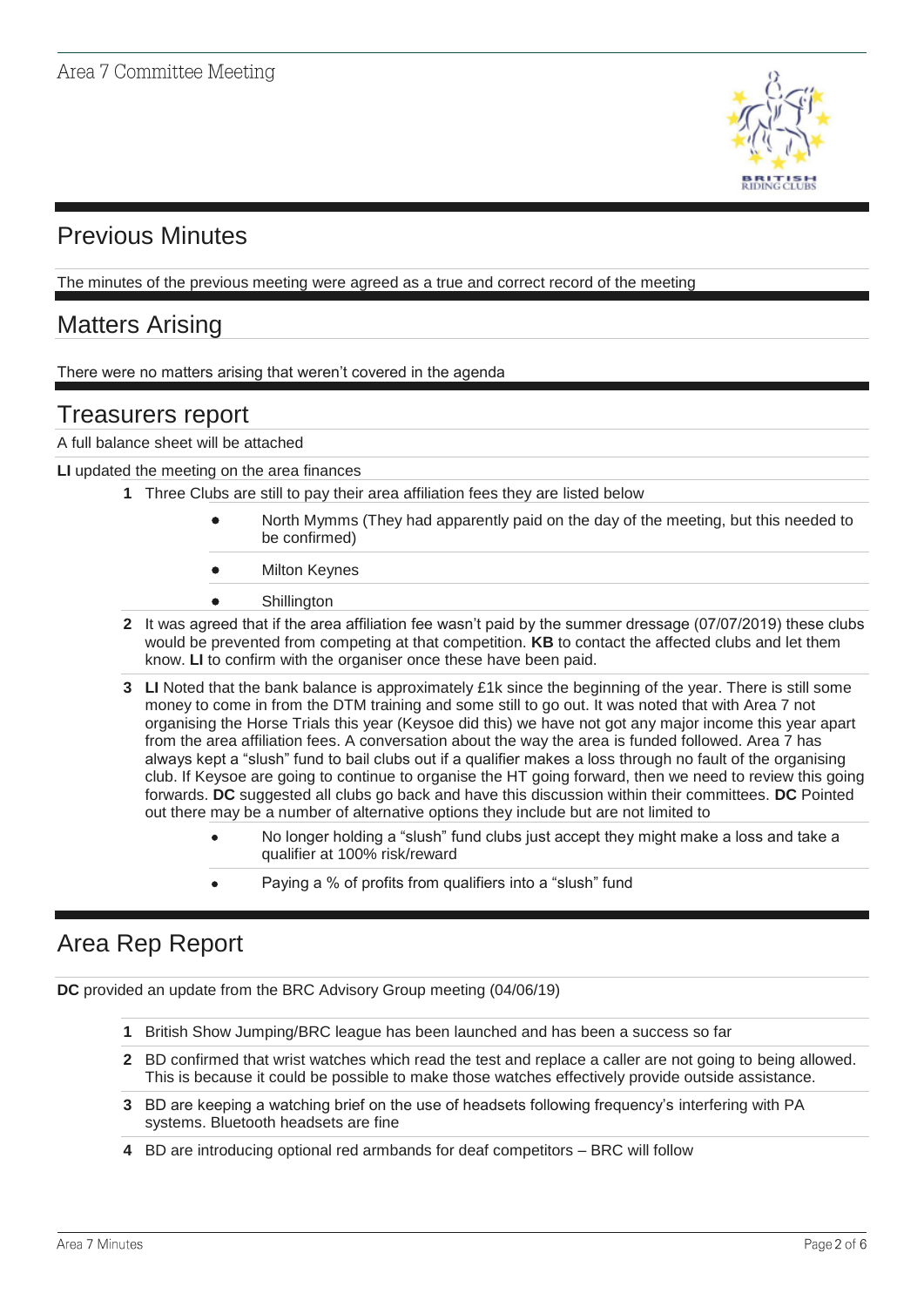

- **5** BE are in the process of writing up a risk management paper for running whole event on a surface including details on speeds, distances etc.
- **6** Drones or any remotely controlled aircraft will not be permitted at BRC events
- **7** Jewellery wording in the BRC Handbook will change. It will be strongly advised not to wear jewellery and may be asked to be removed at the steward's discretion
- **8** There will be no changes to headcam rules, they are still not allowed at BRC events
- **9** Hoof boots rule will remain however shoe replacements will now be allowed in competition; BRC will adopt the BD wording
- **10** Show jumping qualifier format is changing as of the winter qualifiers. It will now be two rounds with the second round being single phase (a round of fences followed immediately by a jump off over the second half of the course). This is to aid areas holding their qualifiers over a shorter format. Due to this change, to increase numbers at qualifiers and following repeated feedback, competitors will be able to compete at consecutive heights in show jumping qualifiers providing they are eligible (except for the 70cm where they can only compete at this height). The championship format will remain the same so competitors that qualify for more than one height where the classes are held on the same day will be required to choose which championship class they contest in; the next highest placed rider will then take up the qualifying position. For teams, the same will apply and reserves may be used where necessary. This rule update will be from 1 October and will apply to all SJ qualifiers

#### **11** FOTH

- **11.1** Challenge show jumping speed is increasing to 350mpm from 1 September 2019
- **11.2** In the challenge show jumping, there will now be a 20 second countdown as opposed to 45 seconds from 1 September 2019
- **11.3** The timetable for the FOTH will be changing for 2020 and will be available when the championship schedule is released
- **11.4** Combined training will have additional dressage tests introduced for 2020 so that each team member rides a different test. This will be in place from 1 October
- **11.5** Two additional classes will be introduced to the combined training in 2020 they will be mixed seniors and juniors and competitors will ride a prelim dressage test and jump 85cm show jumping round or ride a novice dressage test and jump a 75cm show jumping round. This will be from 1 October 2019
- **12** Having a designated person acting as a controller will now be compulsory at any qualifiers involving cross-country. A role description will be created and circulated

# Past Events

**1** HT (20/04/2019) – It was felt that overall this way of running the HT went well. **SH** raised that one member had been placed but wasn't getting invited to champs – **DC** responded that this was due to the way the organiser had split the arenas. They weren't at maximum numbers therefore we had to apply Appendix 11 from the handbook to get the qualification. It wasn't ideal however, we didn't explain well enough about this particular element to the organiser, so they organised as they normally would this won't happen again. **MI** & **LI** stated from a treasurer perspective it was much easier for them. A discussion ensued, it was agreed that the area was happy to run the same next year. Keysoe have offered 18<sup>th</sup> April 2020 and this does not clash with any champs.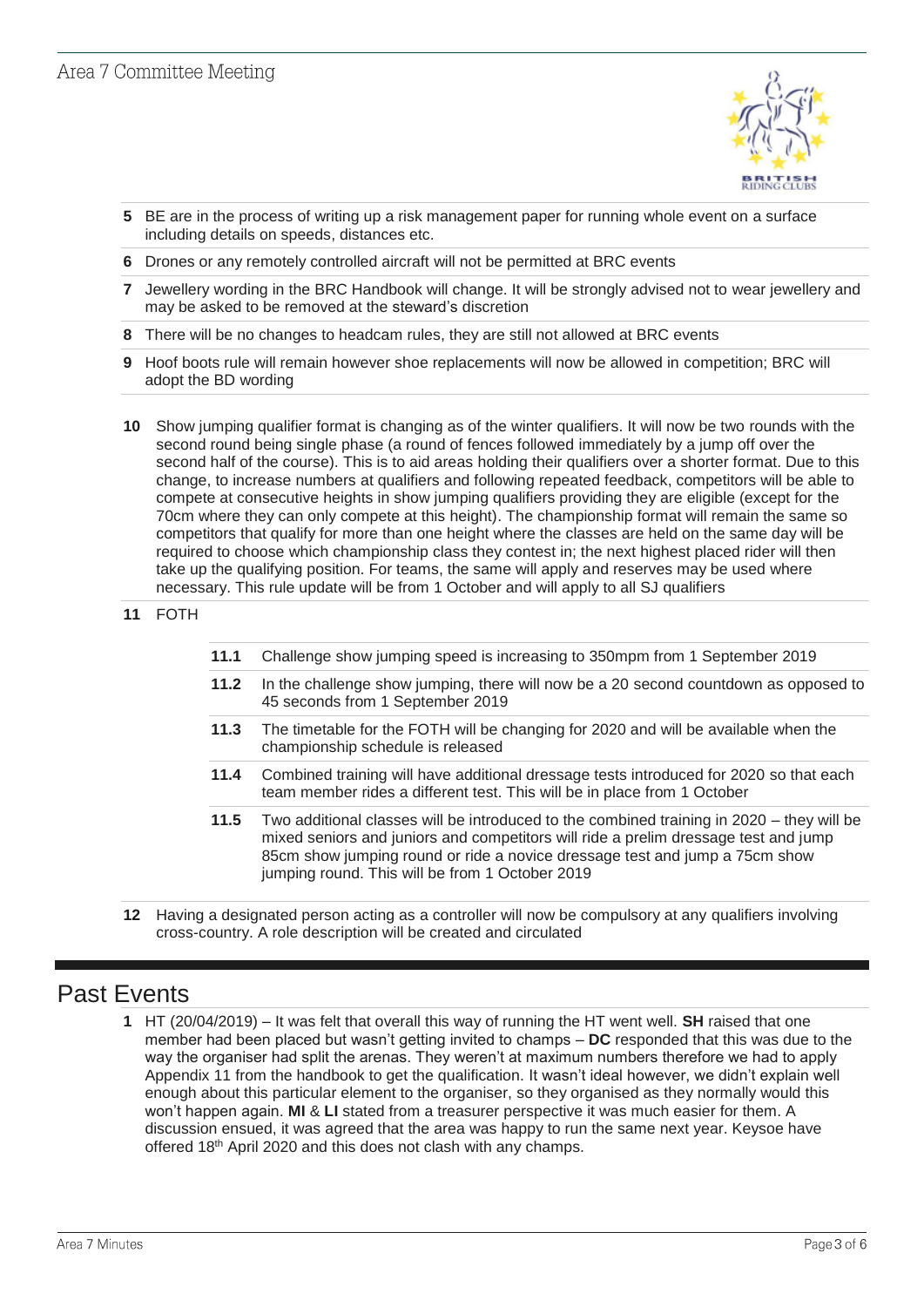

**2** FOTH Champs  $(18<sup>th</sup> \& 19<sup>th</sup> \text{ May}) - \text{Area 7 Represented well at this championship with several placings.$ None were specifically noted however a congratulations to all was offered by **CW.** The Saturday was a very long day which ran over by an hour due to various reasons. Those reasons have led to the changes to SJ speed and start window along with the timetable changes mentioned in the Area Rep report.

### Future events

#### **Summer Qualifiers**

- **1** Summer dressage **KHa** Updated that all is going well and that if any club has dressage writers please send them to Rebecca Robinson
- **2** Summer Show Jumping **KB** reported that all is going well and that depending on numbers it will either run on two or three rings.
- **3** DTM **KHo** Reported that all is going well she has a judge who did pull out but has now changed her mind after being requested to find a suitable replacement.

#### **Winter 2020 Qualifiers**

- **4** FOTH Challenge 15th September @ Keysoe Organised by Keysoe Riding Club
- **5** Arena Eventing 20<sup>th</sup> October @ Keysoe Organised by Cambridge Riding Club
- **6** Winter Show Jumping 18th January @ Keysoe Organised by Houghton and Huntingdon Riding Club
- **7** FOTH Combined Training TBC @ Wittering Grange Organised by Wittering Academy
- **8** Winter Dressage TBC This will hopefully be at Keysoe. Rockingham Forest had offered to run this however they now believe it would be too big for them. **LH** stated that preliminary discussions have taken place between Aspley Guise and Milton Keynes about running this jointly. Aspley Guise have a meeting on Monday (17/06/19) where they hope to confirm this. **KB** pointed out that the Keysoe calendar is getting pretty full, so we need to secure a date ASAP.

#### **2020 Championships**

**9** Arena Eventing – 13th-15th March @ Aston Le Walls

**10** Novice Winter Champs - 4<sup>th</sup>-5<sup>th</sup> April @ Arena UK

**11** Intermediate Winter Champs – 24<sup>th</sup>-26<sup>th</sup> April @ Bury Farm

**12** FOTH – 30th-31st May @ Aston Le Walls

13 Horse Trials - TBC 7<sup>th</sup>-9<sup>th</sup> August @ TBC Swalcliffe

14 National Champs – 5<sup>th</sup>-6<sup>th</sup> September @ Lincoln

**15** DTM – TBC @ TBC

**16** Quadrille Final – TBC @ TBC

### **Training**

- **1 KHo** noted that the DTM training was not as successful as was hoped. Ended opening unsubsidised places to help fill the day.
- **2 DC** pointed out in light of the above that we need to have ideas for training that we can commit to an application for the training grant. This is worth £1000 so it would be mad to not get and use this. **All** to consult committees before next meeting for ideas to put forward this will then be voted on at the next meeting.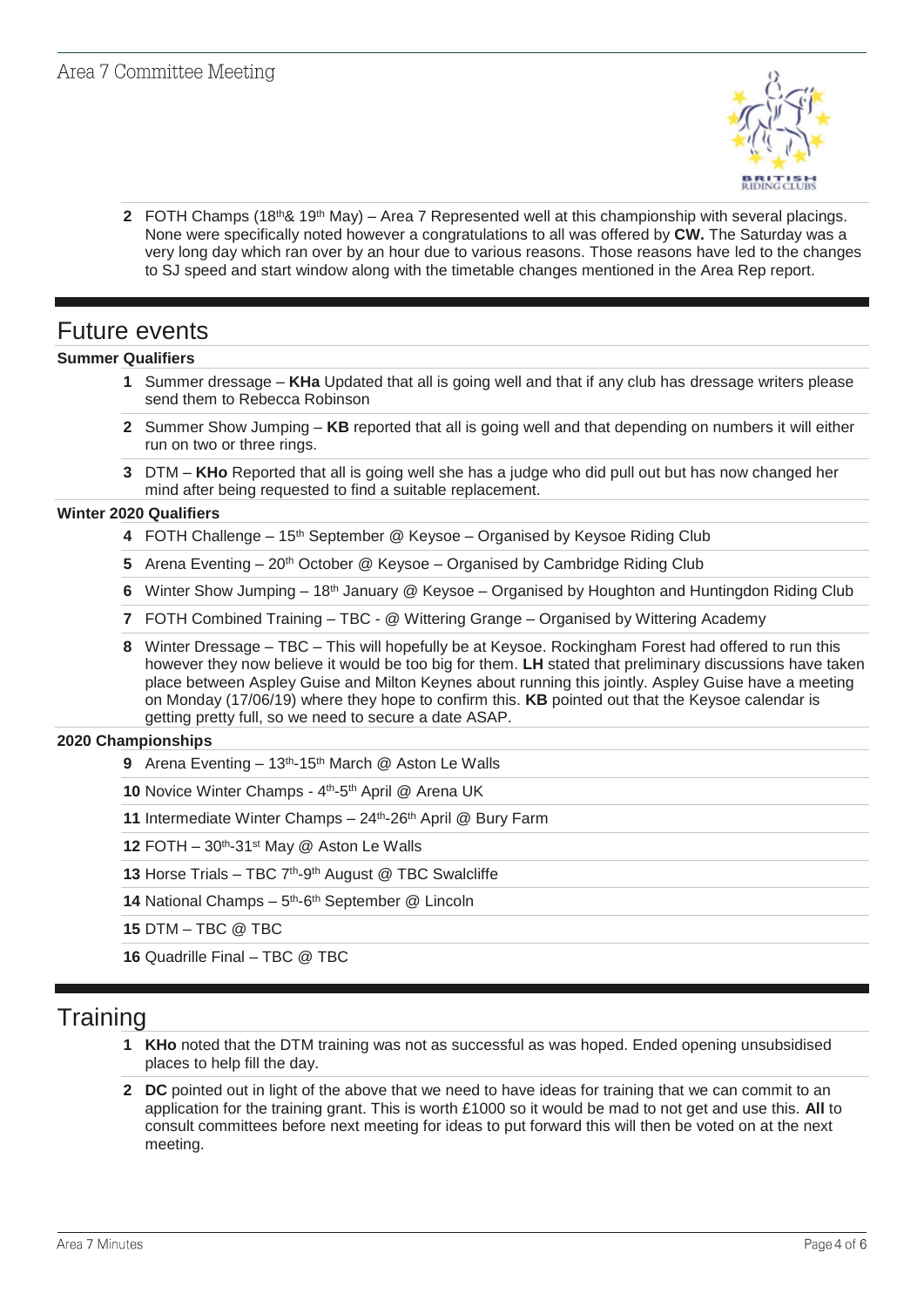

## Summer Social

**1 DC** asked if the area wanted to run a summer social as this was discussed last year however nothing happened in the end. KHo said that Keysoe could potentially hold this on the night before the DTM 10<sup>th</sup> August 2019 however this would have to be checked with the Keysoe committee before it could be confirmed

### AOB

- **1 MI** stated that at the last meeting where he was not present he picked up an action to buy a marquee for the area. He has the details of two which are identical in dimensions one is a slightly lower spec but still robust this was £100 cheaper. The area agreed this was acceptable **MI** will now go and purchase one. **DC** to send Rachael Stevenson's **(RS)** address to Mark for delivery as that is where it will be stored. It was asked whether the marquee would be printed. This would be too expensive, so we will purchase a banner. **HM** to purchase a banner when she purchases one for her own club. **NOTE -** Post Meeting **RS** confirmed she had not agreed to store this. In fact, due to **RS** l planning to step down Area 7 will have to find a new storage location other equipment too. Rachael believed that Jo Meningen **(JM)** had offered to store the marquee. **DC** has subsequently had a conversation with **JM** and this has been confirmed subject to it being boxed correctly and, on the understanding, that people will need to collect it to use it most of the time.
- **2 DC** stated we now have 3 Junior area reps Dan Walls (Keysoe/Bozeat), Ellie Binns (Milton Keynes) and Fion Braybrooke (Cambridge). Hopefully they will help us improve the experience for juniors at Area 7 competitions. In order to ensure that they are recognised at BRC events **DC** proposed that the area purchased some clothing for them. This was unanimously agreed, and it was suggested a soft shell gillet. **SR** offered to purchase them for the area and claim the money back. **DC** said BRCs new supplier Team equestrian are cheaper than Beewear and the quality is just as good. **DC** to contact the reps for sizes to send to **SR**
- **3 KB** asked about possibly forming an area team in the 100 class at Blenheim. Nobody objected however there were questions whether this is allowed. **KB** to follow up with Blenheim to find out.

### Action List

- **1 KB** to inform clubs that need to pay area affiliation fee that they need to pay before they will be allowed to compete at the summer Dressage
- **2 LI** to confirm once those fees have been paid
- **3 All** feed back to area your club's position on the area "slush" fund if we no longer run anything to keep it topped up.
- **4 All** send any Dressage writers to Rebecca Robinson for summer Dressage.
- **5 LH** Confirm with Committee if Aspley Guise and Milton Keynes are going to run the Winter Dressage. Confirm a date with Keysoe if yes.
- **6 All** Bring ideas for next year's application for training grant
- **7 DC** confirm gillet sizes with Junior Reps and feedback to **SR**
- **8 SR** once sizes provided purchase gillets
- **9 MI** Purchase area Marquee.
- **10 DC** to send **MI** the address for **JM**